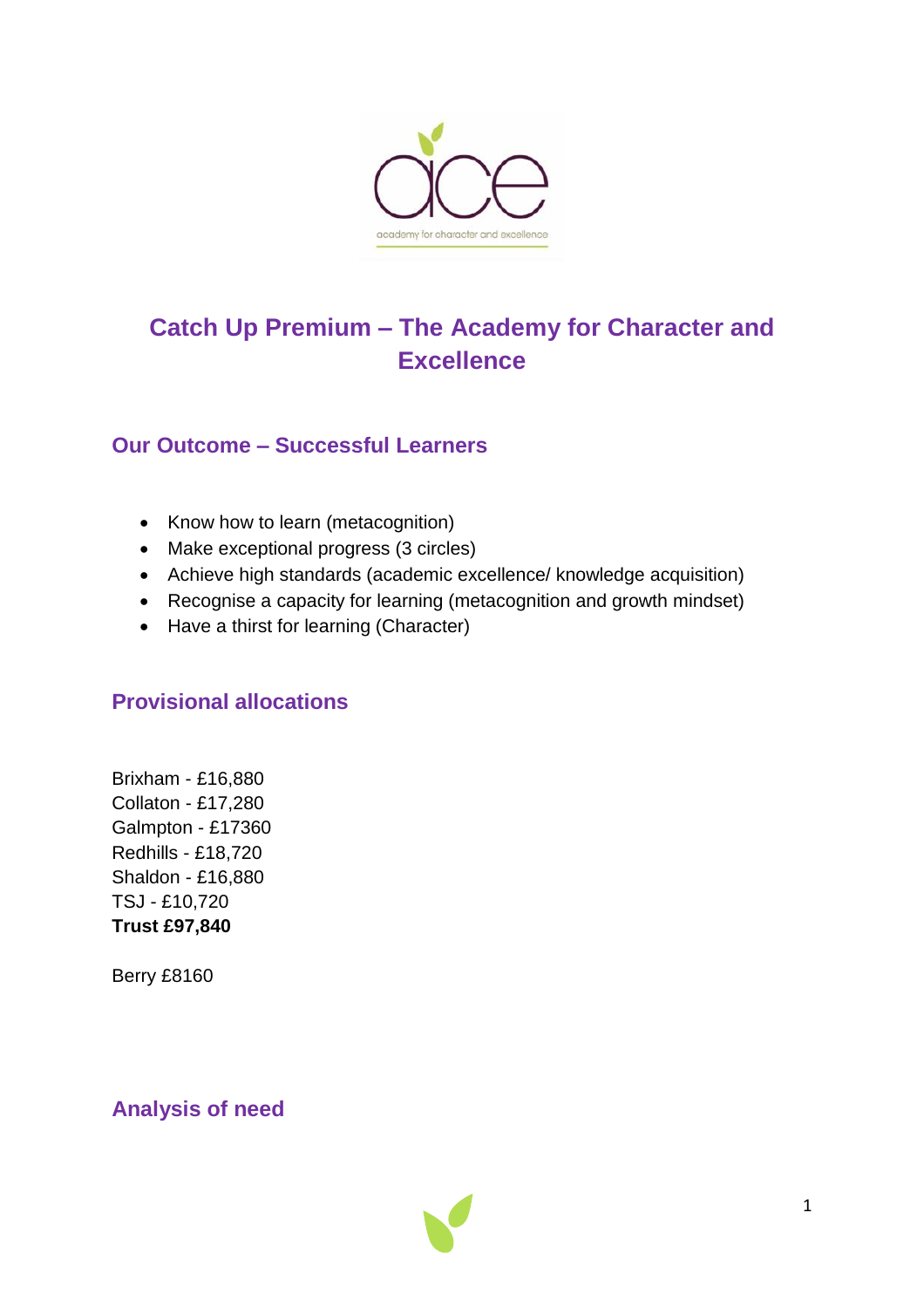## **EYFS**

Verbal communication and receptive language skills, speech therapy, vocabulary acquisition Fine motor skills / Poor pencil grip Phonics and early reading Recognising numbers – concrete and abstract **Counting** 

## **Key Stage 1**

| Y1                                     | Y2                                    |
|----------------------------------------|---------------------------------------|
| <b>Phonics</b>                         | Phonics – reading fluency and speed   |
| Place value                            | Key word recognition                  |
| Number bonds to 10                     | Number recognition, Numbers as words  |
| Letter formation and handwriting       | Number bonds to 20                    |
| Simple sentences – capital letters and | Digit reversal                        |
| full stops                             | Letter formation, spaces, handwriting |
| One more/one less                      | Full stops and capital letters        |
| Comprehension of questions             | High frequency words spelling         |
|                                        | Simple suffixes and homophones        |
|                                        | Addition and subtraction/four         |
|                                        | operations                            |
|                                        | Conjunctions                          |
|                                        | Stamina for writing                   |
|                                        | Simple problem solving                |
|                                        |                                       |

### Key Stage 2

Reading – Phonics gaps, fluency, reading comprehension strategies e.g. retrieval, inference and deduction, stamina

Writing – basic sentence construction (at different levels), punctuation (at different levels), conjunctions, stamina, spelling, rereading for sense, consistency of tense

### **Handwriting**

Mathematics – Place value, calculations, Fractions, Decimals and Percentages, fluency - recall of basic mathematical facts, measures, geometry statistics, mathematical vocabulary, pace, reasoning and applying, word problems

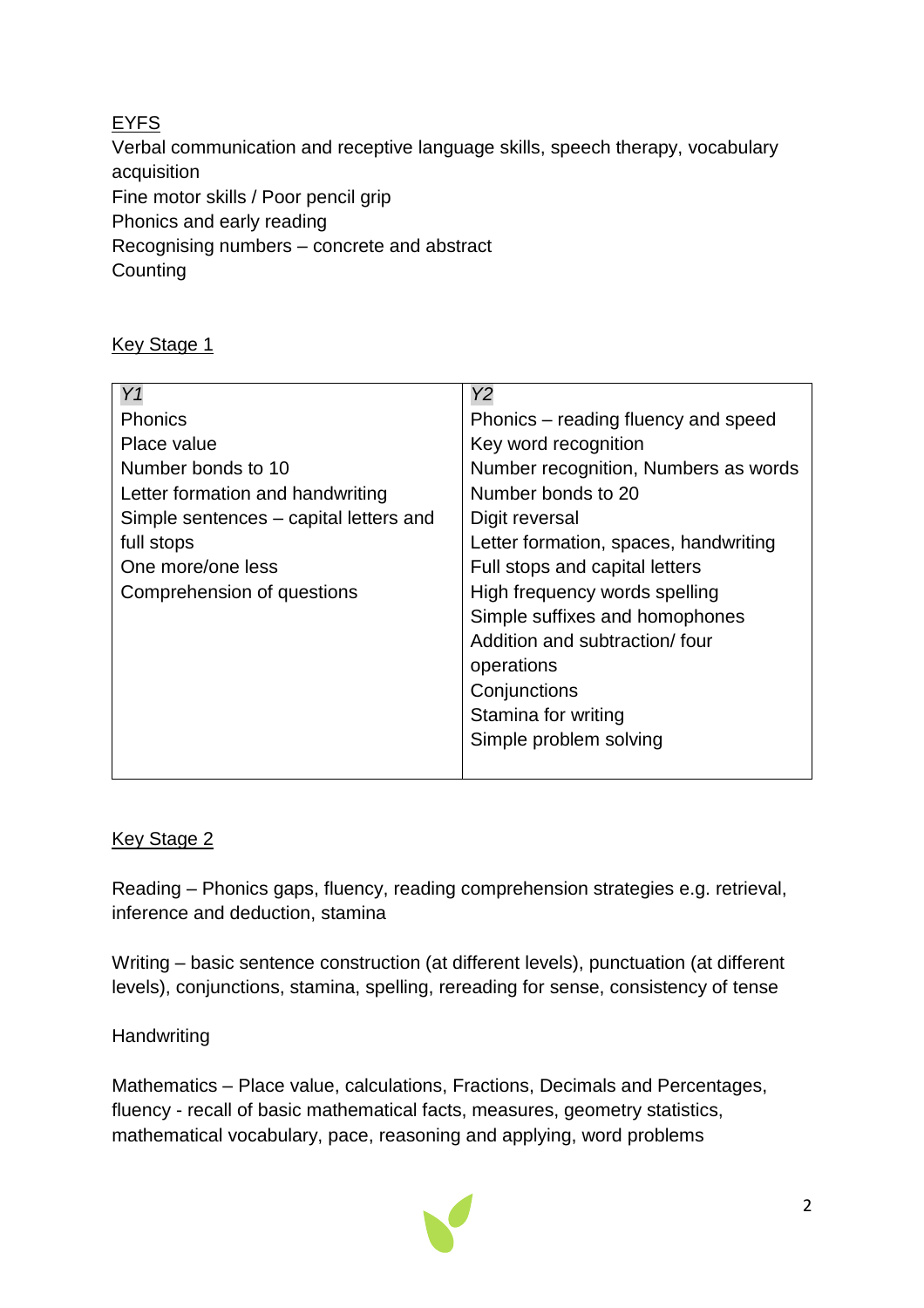## **Our Guiding Principles – Use of Catch Up Premium**

## Quality First Teaching

We know that a highly effective, excellent teacher makes the biggest difference to the children in their class. Therefore, our biggest investment needs to be in our teachers' professional development.

The EEF Toolkit reports that the most effective strategies to accelerate progress remain Feedback (+8 months) and Metacognition and self-regulation (+7 months). Therefore, A Curriculum for Excellence's focus on developing metacognition, if implemented effectively, will have the greatest impact on children's learning.

We know that assessment is key – teachers need precise knowledge about the gaps in children's learning, and planning should build upon this assessment. *Dylan Wiliams research - Responsive teaching*

High quality feedback (and marking) is essential (+8 months EEF Toolkit). This enables the learner to reflect and adapt and to practise new knowledge or skills.

We need to prioritise the explicit teaching and 'catch up' of basic skills, as outlined above, within the context of our Curriculum for Excellence learning experiences.

We need to equip our teachers to adapt the curriculum for blended learning – in school and remote learning. Having a strategy in advance about curriculum organisation, how lessons will be planned and taught in the event that a teacher is off sick, strategies for managing workload to avoid teacher overwhelm.

### Targeted Academic Support

We know that our teachers know their children best and are therefore the best placed for any additional targeted support.

If teachers don't have capacity to take on additional catch up, our experienced and highly effective Teaching Assistants and HLTAs are likely to be more effective than a new appointee.

We need to consider use of tutoring (+5 months EEF toolkit).

Any targeted intervention needs to be planned with *precision* to meet our children's needs. Additional academic support needs to be planned carefully so that new

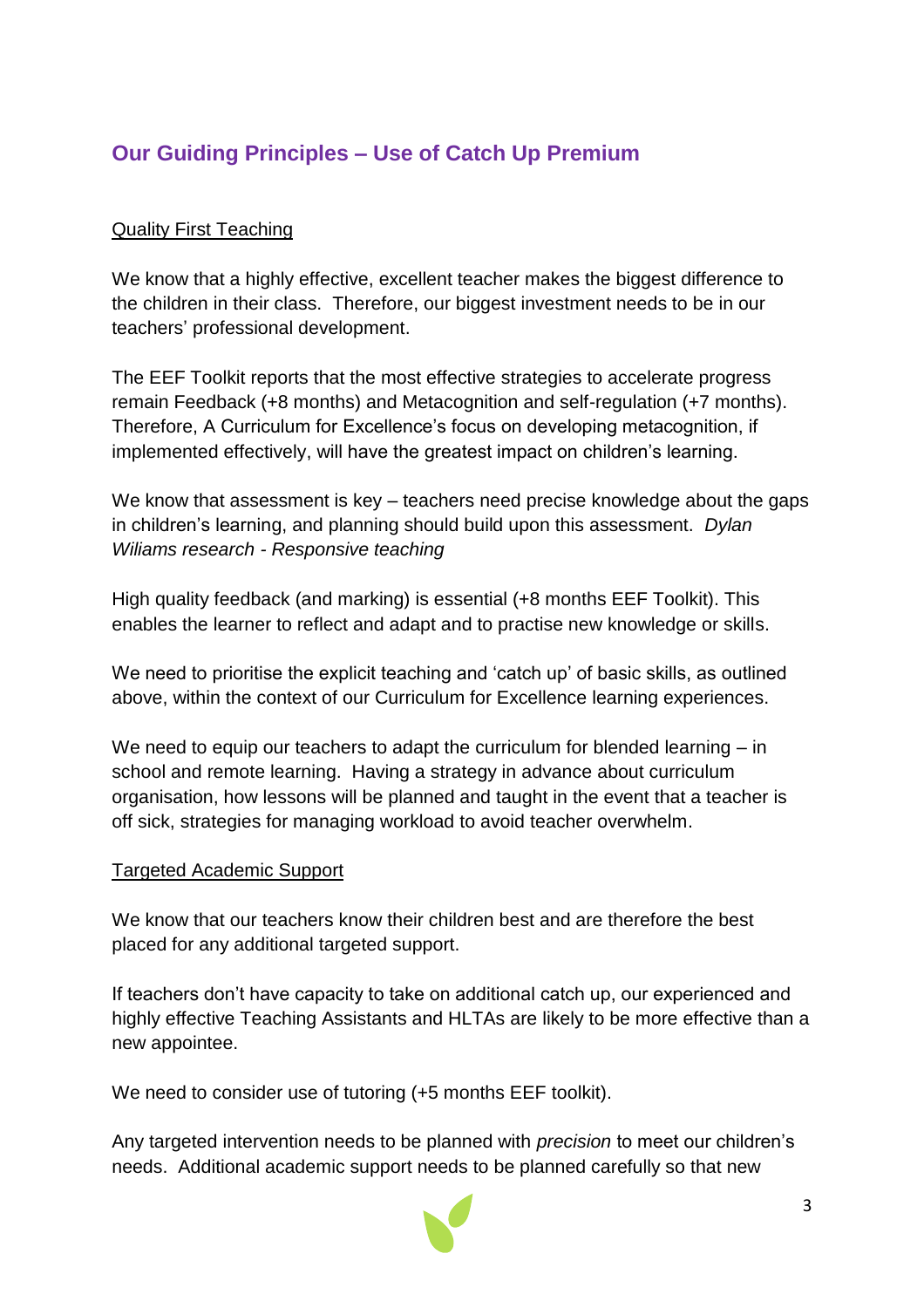learning builds sequentially on prior knowledge. Sessions need to happen regularly, and be led by an adult who knows the child and the course content well.

Priority subjects for targeted academic support need to be oral language intervention (+5 months), Early years interventions (+5 months), early reading and phonics (+4 months), reading comprehension strategies (+6 months) and Mastery Learning – through pre-teaching in reading and mathematics? (+5 months)

## Wider Strategies

Do I include any principles relating to readiness for learning e.g. pastoral support?

## **Proposal for spending of Catch Up Premium**

## **Quality First Teaching**

### Curriculum for Excellence

Training and consultancy support for implementing an ambitious 'Curriculum for Excellence', which incorporates the development of character and metacognition while in the pursuit of academic excellence. This will include professional development for leaders and teachers to focus on the explicit teaching of metacognition and self-regulation (+7 months EEF toolkit) and collaborative learning (+5 months EEF toolkit)

### Feedback (+8 months)

Develop an evidence-based trust wide assessment, feedback and marking policy. Include use of formative assessment (responsive teaching) and use of rich summative assessment. Support implementation through quality CPD – trust masterclasses on aspects of practice? E.g. use of success criteria, dialogic marking (link to work of year group TIGs?)

Pedagogy, Teacher Subject Knowledge and Knowledge Acquisition (related to the analysis of need) *all within the context of the Curriculum for Excellence*

 Evidence-based professional development for our Early Career teachers – to include training, trust improvement group networking and action research, coaching (Cristy coaching Clara)

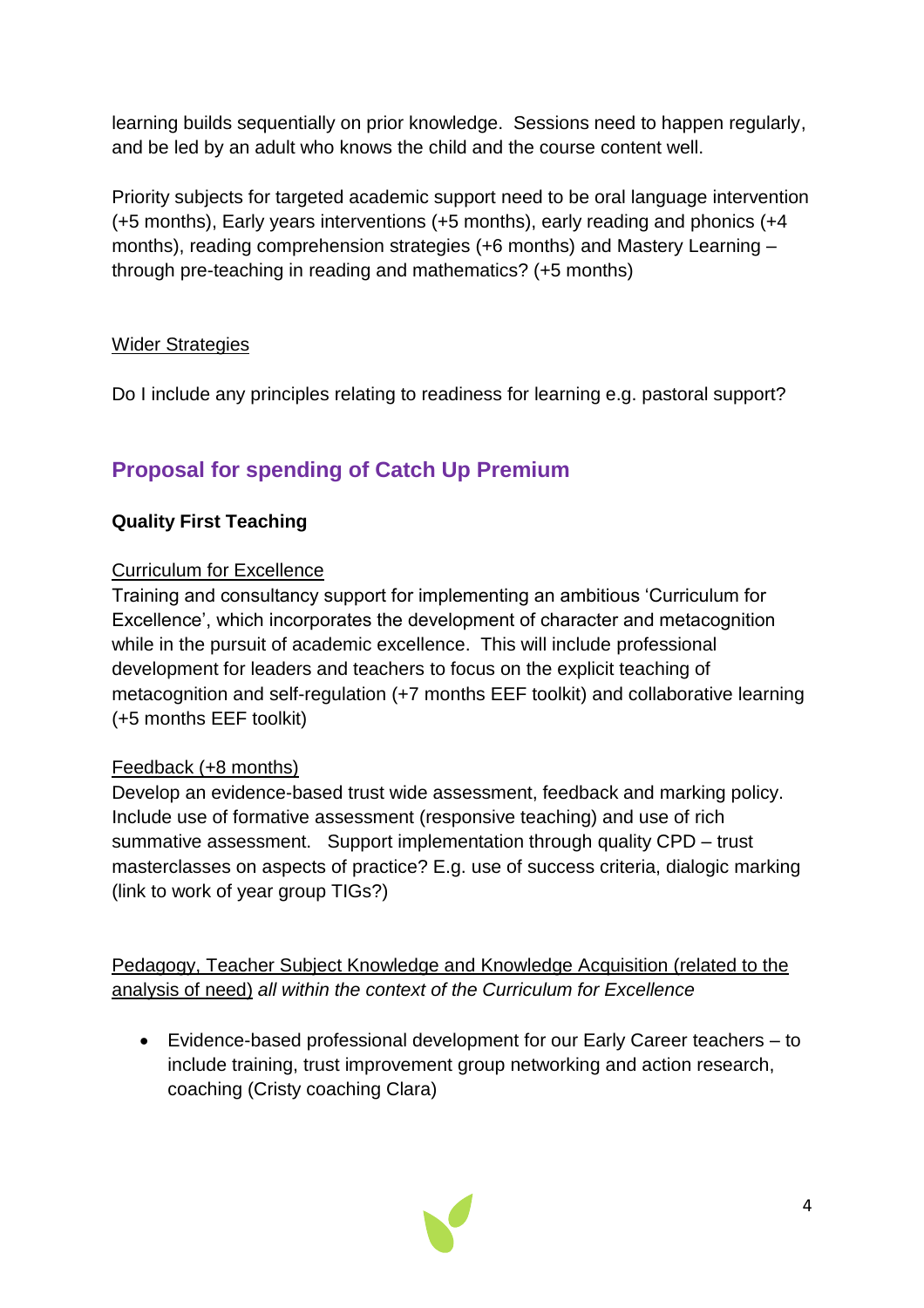- Peer support buddying up more experienced teachers with less experienced teachers across schools/ trust (eg Use of Berry funding, Galmpton coaching model?)
- Evidence based professional development for leaders and teachers Pedagogy for the implementation of the Curriculum for Excellence (led by NH, CW, CP, Heads, Champion teachers)
- Trust Wide 'Curriculum Essentials' masterclasses/workshops (using Zoom) Vocabulary acquisition, phonics, whole class ACE reading strategy, teaching of writing within a learning experience, mastery mathematics
- Trust Wide Masterclasses/workshops Assessment, feedback and marking e.g. responsive teaching, use of WAGOLL, success criteria, peer assessment, dialogic marking etc.
- Knowledge Acquisition Create a trust-wide working party to investigate the best approaches for capturing and evidencing progress in knowledge acquisition, including the use of e.g. retrieval practice, low-stakes testing, knowledge organisers
- Incremental coaching with a focus on meeting the needs of disadvantage or SEND children?
- Create a trust wide *vision* and *strategy* for Blended Learning to build resilience and robustness in the Covid-19 recovery phase. Follow with high quality training for teachers in teaching and learning using technology (Teaching Schools South West events to support)
- Buying in experts to lead CPD masterclasses

### **Targeted Academic support**

 Use the National Tutoring Programme? – more information is required before a decision can be made. (I've signed up for webinar on 21<sup>st</sup> October). This is for disadvantaged children only. Costs have not yet been released, but it is subsidised by up to 75%.